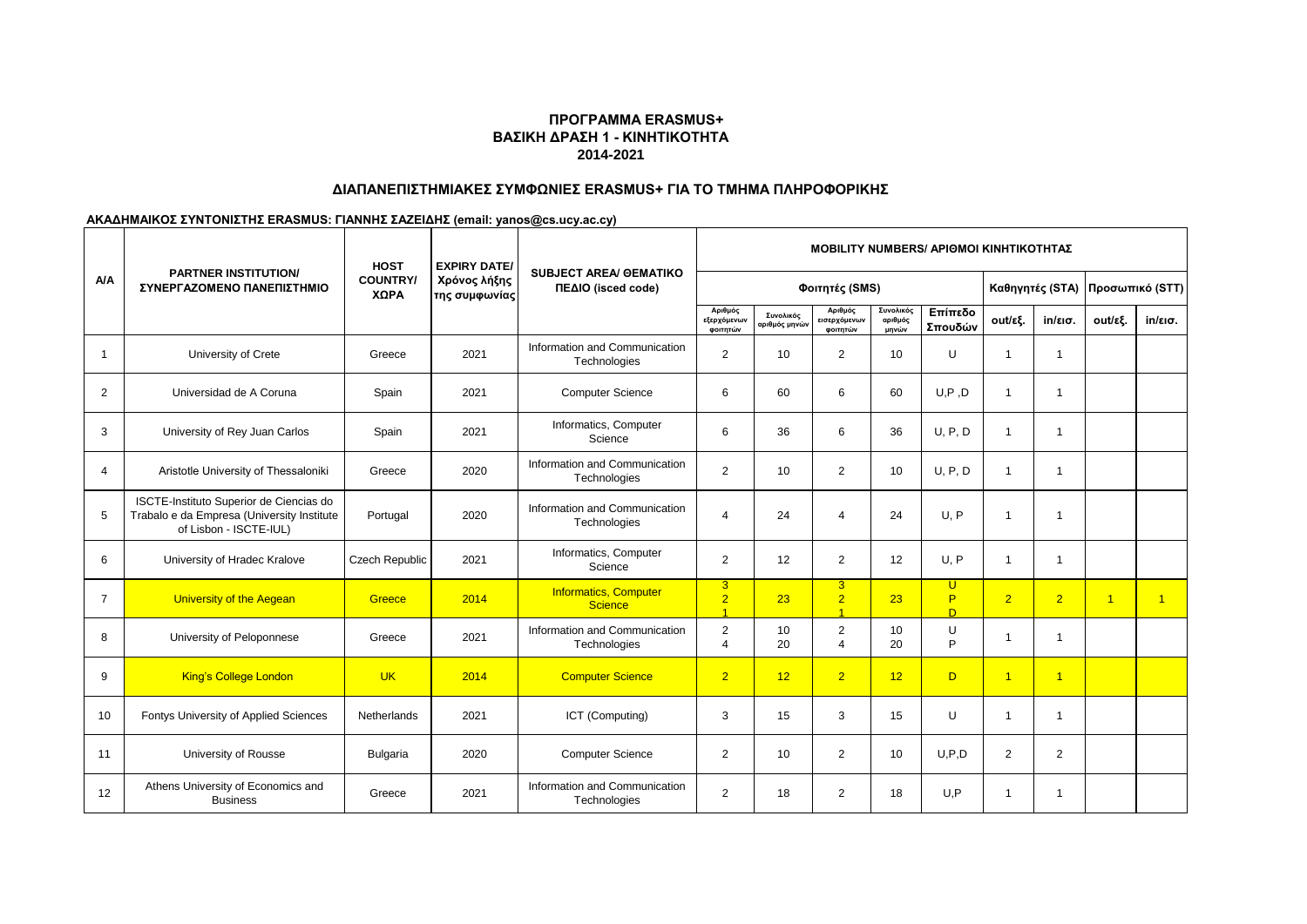# **ΔΙΑΠΑΝΕΠΙΣΤΗΜΙΑΚΕΣ ΣΥΜΦΩΝΙΕΣ ERASMUS+ ΓΙΑ ΤΟ ΤΜΗΜΑ ΠΛΗΡΟΦΟΡΙΚΗΣ**

|     |                                                                        | <b>HOST</b><br><b>EXPIRY DATE/</b><br><b>PARTNER INSTITUTION/</b> |                               |                                                      | <b>MOBILITY NUMBERS/ APIOMOI KINHTIKOTHTAZ</b> |                                          |                                     |                               |                    |                 |                      |                 |                   |  |
|-----|------------------------------------------------------------------------|-------------------------------------------------------------------|-------------------------------|------------------------------------------------------|------------------------------------------------|------------------------------------------|-------------------------------------|-------------------------------|--------------------|-----------------|----------------------|-----------------|-------------------|--|
| A/A | ΣΥΝΕΡΓΑΖΟΜΕΝΟ ΠΑΝΕΠΙΣΤΗΜΙΟ                                             | <b>COUNTRY/</b><br>ΧΩΡΑ                                           | Χρόνος λήξης<br>της συμφωνίας | <b>SUBJECT AREA/ GEMATIKO</b><br>ΠΕΔΙΟ (isced code)  |                                                |                                          | Φοιτητές (SMS)                      |                               |                    | Καθηγητές (STA) |                      | Προσωπικό (STT) |                   |  |
|     |                                                                        |                                                                   |                               |                                                      | Αριθμός<br>εξερχόμενων<br>φοιτητών             | Συνολικός<br>αριθμός μηνώ <mark>ν</mark> | Αριθμός<br>εισερχόμενων<br>φοιτητών | Συνολικός<br>αριθμός<br>μηνών | Επίπεδο<br>Σπουδών | out/εξ.         | in/εισ.              | out/εξ.         | $in/\epsilon$ ισ. |  |
| 13  | Clausthal University of Technology                                     | Germany                                                           | 2021                          | Informatics, Computer<br>Science                     | 2                                              | 10                                       | 2                                   | 10                            | U.P.D              | 1               | $\mathbf{1}$         |                 |                   |  |
| 14  | Universitat Politecnica de Catalunya                                   | Spain                                                             | 2021                          | <b>Computer Science</b>                              | 2                                              | 10                                       | 2                                   | 10                            | U.P                |                 |                      |                 |                   |  |
| 15  | Manchester Metropolitan University                                     | UK                                                                | 2017                          | Computer use                                         | -1                                             | 10                                       | -1                                  | 10                            | U, P               | 1               | 1                    |                 |                   |  |
| 16  | <b>Seconda University of Napoli</b>                                    | <b>Italy</b>                                                      | 2014                          | <b>Informatics, Computer</b><br>Science              | $\overline{4}$                                 | 36                                       | $\overline{4}$                      | 36                            | U.P                | $\overline{3}$  | 3                    |                 |                   |  |
| 17  | University of Piraeus (Informatics)                                    | Greece                                                            | 2020                          | Information and Communication<br>Technologies        | 6                                              | 36                                       | 6                                   | 36                            | U.P.D              | $\overline{2}$  | 2                    |                 |                   |  |
| 18  | University of Southern Denmark, Odense                                 | Denmark                                                           | 2021                          | Software and application<br>development and analysis | 2                                              | 20                                       | 2                                   | 20                            | U.P                | 1               | 1                    |                 |                   |  |
| 19  | National Technical University of Athens<br>(Metsovio)                  | Greece                                                            | 2020                          | Information and Communication<br>Technologies        | 3                                              | 18                                       | 3                                   | 18                            | U.P                | 1               | 1                    |                 |                   |  |
| 20  | <b>Linnaeus University</b>                                             | Sweden                                                            | 2021                          | Information and Communication<br>Technologies        | 2                                              | 20                                       | 2                                   | 20                            | U, P               | 1               | 1                    |                 |                   |  |
| 21  | University of Paris 13 (Paris Nord)                                    | France                                                            | 2021                          | Information and Communication<br>Technologies        | 3                                              | 18                                       | 3                                   | 18                            | U.P.D              | $\mathbf{1}$    | $\mathbf{1}$         |                 |                   |  |
| 22  | <b>Vilniaus Gedimino Technikos Universitetas</b>                       | Lithuania                                                         | 2014                          | <b>Computing</b>                                     | $\overline{2}$                                 | 12                                       | $\overline{2}$                      | 12                            | U.P.D              | $\overline{1}$  | $\overline{1}$       |                 |                   |  |
| 23  | Universidad de Alcala                                                  | Spain                                                             | 2014                          | Informatics, Computer Science                        | $\overline{4}$<br>$\overline{2}$               | 40<br>6                                  | 4<br>2                              | 40<br>6                       | U.P<br>D.          | 1               | $\mathbf 1$          |                 |                   |  |
| 24  | <b>Technisce Universitat Wien</b><br>(Vienna University of Technology) | Austria                                                           | 2021                          | Information and Communication<br><b>Technologies</b> | 3                                              | 18                                       | 3                                   | 18                            | U, P, D            | $\overline{1}$  | $\blacktriangleleft$ |                 |                   |  |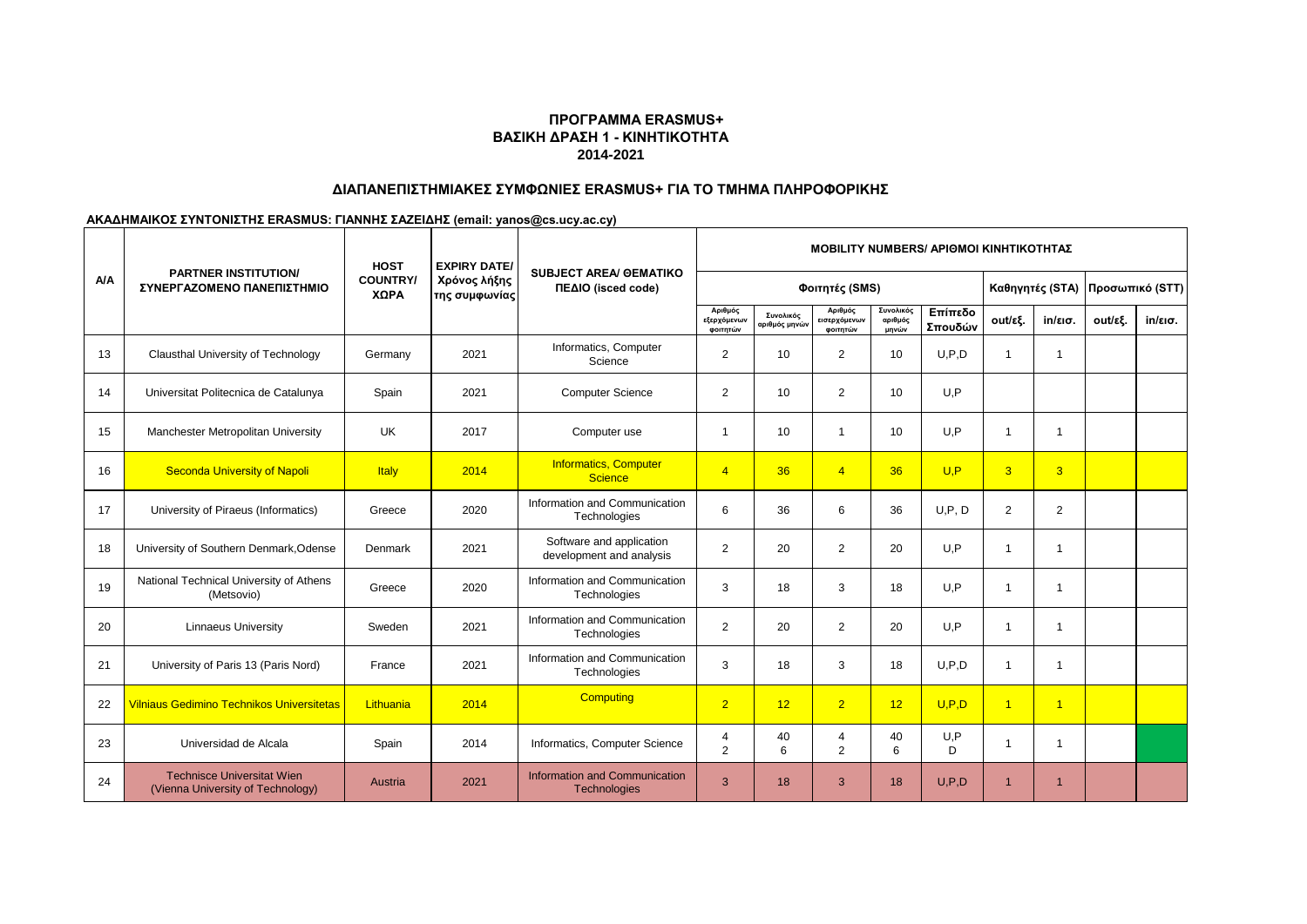# **ΔΙΑΠΑΝΕΠΙΣΤΗΜΙΑΚΕΣ ΣΥΜΦΩΝΙΕΣ ERASMUS+ ΓΙΑ ΤΟ ΤΜΗΜΑ ΠΛΗΡΟΦΟΡΙΚΗΣ**

|            |                                                           | <b>HOST</b>             | <b>EXPIRY DATE/</b>           |                                                     |                                    | <b>MOBILITY NUMBERS/ APIOMOI KINHTIKOTHTAZ</b> |                                     |                               |                    |                |                   |                                   |                   |
|------------|-----------------------------------------------------------|-------------------------|-------------------------------|-----------------------------------------------------|------------------------------------|------------------------------------------------|-------------------------------------|-------------------------------|--------------------|----------------|-------------------|-----------------------------------|-------------------|
| <b>A/A</b> | <b>PARTNER INSTITUTION/</b><br>ΣΥΝΕΡΓΑΖΟΜΕΝΟ ΠΑΝΕΠΙΣΤΗΜΙΟ | <b>COUNTRY/</b><br>ΧΩΡΑ | Χρόνος λήξης<br>της συμφωνίας | <b>SUBJECT AREA/ OEMATIKO</b><br>ΠΕΔΙΟ (isced code) |                                    |                                                | Φοιτητές (SMS)                      |                               |                    |                |                   | Καθηγητές (STA)   Προσωπικό (STT) |                   |
|            |                                                           |                         |                               |                                                     | Αριθμός<br>εξερχόμενων<br>φοιτητών | Συνολικός<br>αριθμός μηνών                     | Αριθμός<br>εισερχόμενων<br>φοιτητών | Συνολικός<br>αριθμός<br>μηνών | Επίπεδο<br>Σπουδών | out/εξ.        | $in/\epsilon$ ισ. | out/εξ.                           | $in/\epsilon$ ισ. |
| 25         | Siauliai University                                       | Lithuania               | 2020                          | Informatics, Computer Science                       | 2                                  | 8                                              | $\overline{2}$                      | 8                             | U                  |                |                   |                                   |                   |
| 26         | Ecole Polytechnique Federale de Lausanne                  | Switzerland             | 2014                          | <b>Informatics, Computer Science</b>                | $\overline{1}$                     | 12                                             | $\overline{1}$                      | 12                            | U.P<br>$\cup$      |                |                   |                                   |                   |
| 27         | Transilvania University of Brasov                         | Romania                 | 2021                          | Information and Communication<br>Technologies       |                                    | 10                                             | $\overline{\mathbf{1}}$             | 10                            | U.P.D              |                |                   |                                   |                   |
| 28         | Latvia University of Agriculture                          | Latvia                  | 2021                          | Information and Communication<br>Technologies       | 2                                  | 10                                             | 2                                   | 10                            | U.P.D              |                |                   |                                   |                   |
| 29         | <b>IONIO UNIVERSITY</b>                                   | Greece                  | 2020                          | Information and Communication<br>Technologies       |                                    | 5                                              |                                     | 5                             | U                  |                |                   |                                   |                   |
| 30         | University of Groningen                                   | <b>Netherlands</b>      | 2021                          | Informatics, Computer Science                       | $\overline{2}$                     | 20                                             | 2                                   | 20                            | U                  |                |                   |                                   |                   |
| 31         | Otto-von-Guericke - Universitat<br>Magdeburg(OVGU)        | Germany                 | 2014                          | <b>Computer Science</b>                             | $\overline{2}$                     | 10                                             | $\overline{2}$                      | 10                            | U.P                | $\overline{2}$ | 2 <sup>1</sup>    |                                   |                   |
| 32         | Czech University of Life Sciences Praque                  | Czech Republic          | 2021                          | <b>Computer Science</b>                             | $\mathbf{2}$                       | 10                                             | 2                                   | 10                            | $\cup$             |                |                   |                                   |                   |
| 33         | University of Thessaly                                    | Greece                  | 2021                          | <b>Computer Science</b>                             | 2                                  | 10                                             | 2                                   | 10                            | U                  |                |                   |                                   |                   |
| 34         | Hochschule Konstanz University of Applied<br>Sciences     | Germany                 | 2021                          | Information and Communication<br>Technologies       | 2                                  | 20                                             | 2                                   | 20                            | U, P               |                |                   |                                   |                   |